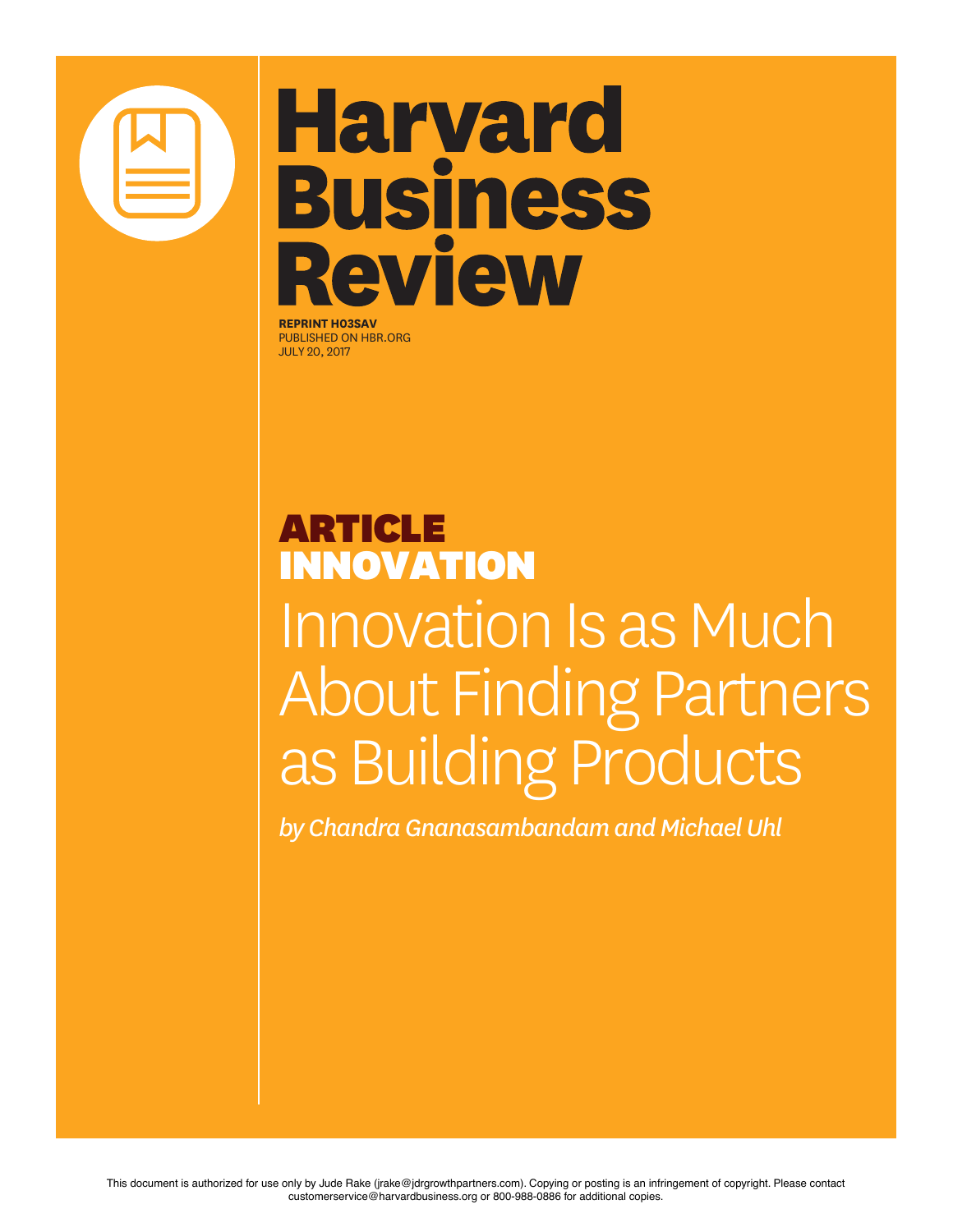

INNOVATION

## **Innovation Is as Much About Finding Partners as Building Products**

by Chandra Gnanasambandam and Michael Uhl **JULY 20, 2017**



Have you ever stopped to ponder the true complexities involved with trying to create a viable, safe, autonomous vehicle? The innovation alone is a herculean task, but imagine being that upstart pioneer trying to develop the technology, while at the same time going up against entrenched, powerful competitors with deep industry knowledge, assets, and channels who've been around for a hundred years or more.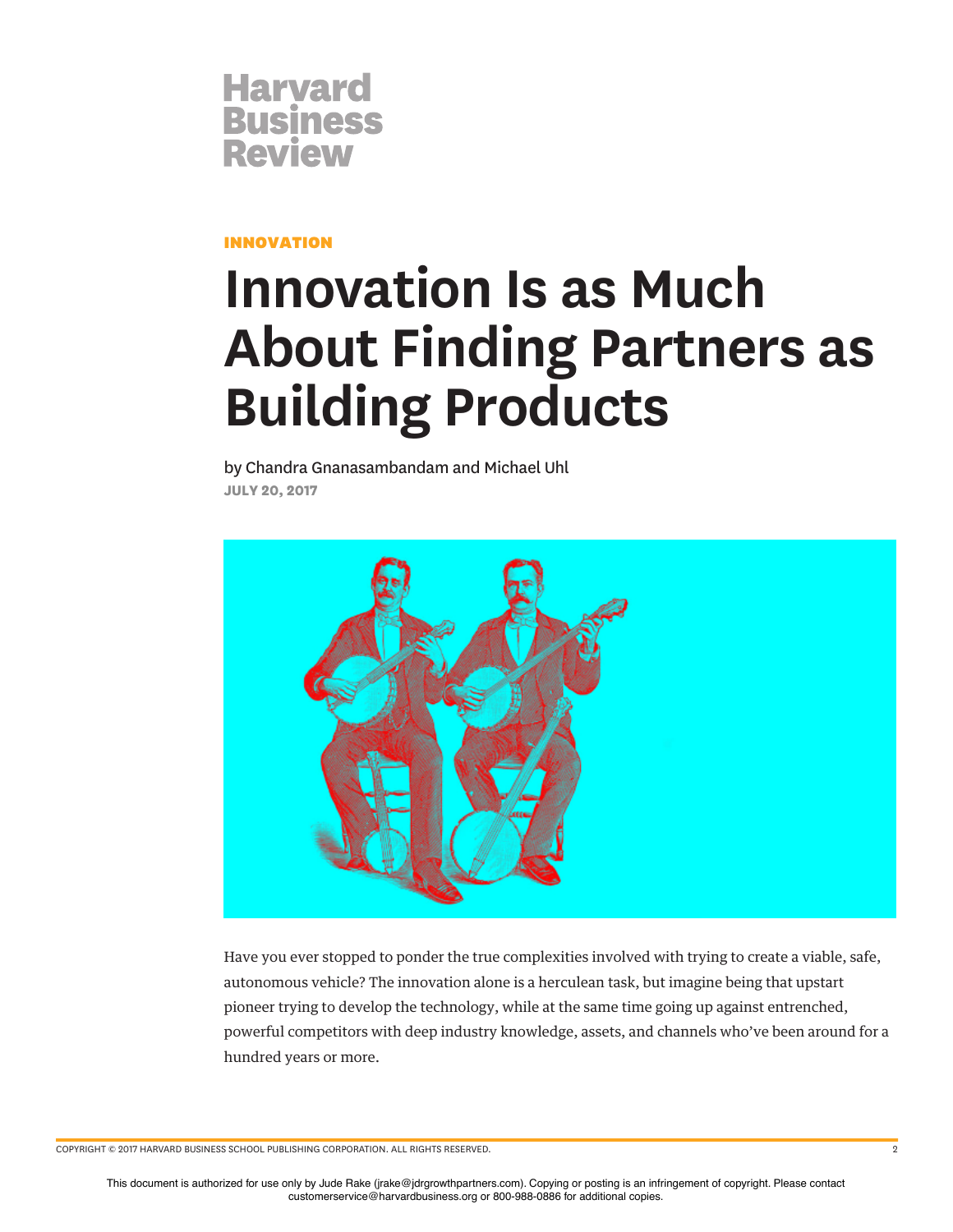This is the challenge for all kinds of disruptors, whether in the auto industry, pharmaceuticals, service industries, or healthcare. The fact is, going it alone, we believe, is simply not the way to go at all. Collaboration is the essential new secret sauce for startups and industry leaders alike. For true disruption to take hold, old and new must work together, playing to each other's strengths.

This is an incredible moment for innovation. Previously unthinkable opportunities to reinvent complex, established industries are now being made possible by the convergence of cloud computing, new analytical tools, and the data fowing from a host of new sensors in the physical world. Improbable advances are now real possibilities.

Yet the requirements for innovation today are entirely diferent from those of the last 30 years. The technology-driven disruption model that brought us computing, the internet, and mobile apps is no longer sufficient. Transforming our oldest industries calls for more than new technology; sophisticated knowledge of regulations, testing protocols, and traditional physical assets are now essential.

The inadequacies of the old approach are evident in recent startup stumbles, even when the technology is sound. DNA genetic testing company 23andMe fell behind on its communications with the FDA, resulting in a temporary ban on marketing the company's personal genetic screening services to the public. It took more than two years for 23andMe to secure a green light from the FDA to screen for 10 diseases, the frst such approval for a direct-to-consumer test.

A123 Systems promised to be a clean tech success with a soaring IPO in 2009. The company developed lithium ion batteries that helped convince automakers of their value for hybrid vehicles. But the startup could not keep pace with the development and scale of established battery makers, and production defects led to a \$55 million recall in 2012 and contributed to the company's bankruptcy later that year. Acquired out of bankruptcy by a Chinese company to focus on the burgeoning domestic market, A123 recently announced it will close its Michigan plant as it winds down production of lithium-ion batteries in the U.S. and shifts its local focus to engineering and testing.

Even an innovation pioneer like Tesla took a harder path — the company's reinvention of the automobile meant a massive investment in non-core parts. While Tesla has been rightfully lauded for a sleek exterior and technology breakthroughs in automation, it has faced complaints that the ft and fnish of its interiors don't meet luxury standards and lack features that consumers have come to expect. The company recently hired Volvo's head of interiors to help it compete.

Innovation by industry leaders is not faring much better. Executives of the "old economy" are certainly aware of their own vulnerability, as they witness the impact of Uber on the taxi industry, Airbnb on hospitality, and automated asset management on fnancial services. They are not sitting idly by — in 2016, corporate venture arms spent approximately \$25 billion globally on more than 1,350 startup investments (excluding direct, strategic investments), a compound annual growth rate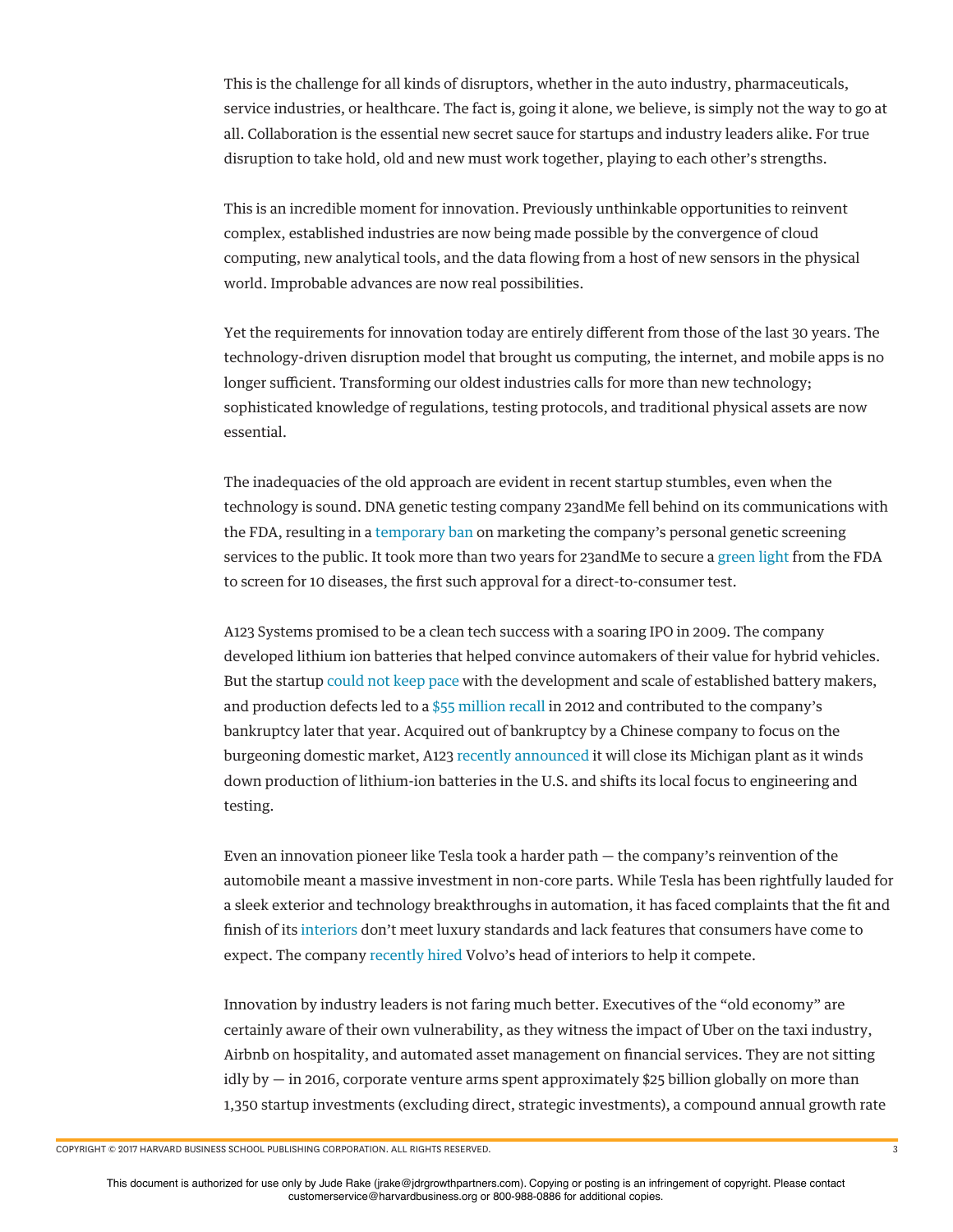of 25% from 2012, according to CB Insights. Unfortunately, these investments are unlikely to yield meaningful benefts.

Much of corporate venturing today is fragmented and ad hoc. We often observe a wide-ranging set of initiatives and investments operating independently, and in some cases, even competitively. Pilot projects with startups and corporate leaders are known to move so slowly that they drain the resources of the startups that they were meant to scale. We suspect that many CEOs would be shocked if they understood the hundreds of millions — even billions — of dollars they are investing in uncoordinated, external innovation projects, often with minimal returns.

We believe that there's a better way that can yield radical results — not just the short-term, quarterto-quarter kind. Based on our work with CEOs from large companies, startup founders and venture capitalists (VCs) around the world, we fnd that collaboration now trumps acquisitions or build-itfrom-scratch startups — not just an exchange of money, or the traditional "equity investment," but a real exchange of ideas and means, and the vision to achieve distinct goals. To revolutionize old industries, small and big companies alike must get past competitive angst and embrace their strengths and weaknesses. Such collaboration can take many shapes. These are new, unique partnership models in which corporations bring assets, the ability to rapidly test and scale, and a deep understanding of the regulatory landscape. Startups inject new technical expertise, and venture capitalists offer funding and access to new talent.

We hear about these issues often. We have hosted more than 65 C-suite boot camps to bring some of the world's largest companies to Silicon Valley to see how companies big and small can transform industries more rapidly together, shaping a new generation of industry leaders.

How do we get there? Startups must change their mindset. The grow-at-all-costs, move-fast-andbreak-things mentality lauded in Silicon Valley can put lives at stake in the healthcare or automotive industries. It means being wise enough to recognize your core strengths, that you can't be the best at everything, and that there is wisdom and experience outside your company that can get you to an answer far faster than if you were to go it alone.

For corporate giants, a strategic vision for corporate venture investing is critical, not just for innovation, but for a new, better way of doing business. Innovation is inherently risky and unpredictable, but companies can improve their odds by reimagining the entire approach — one with a clear strategy, a dedicated team, a diverse portfolio of unique partnership models, and a strong capability to scale new technologies and business models into the core business. A portfolio approach can take many forms. For each of their growth priorities and business model disruptions, large corporations ought to consider investing in startups across multiple horizons and through a variety of vehicles, such as equity investments, licenses, alliances, and acquisitions.